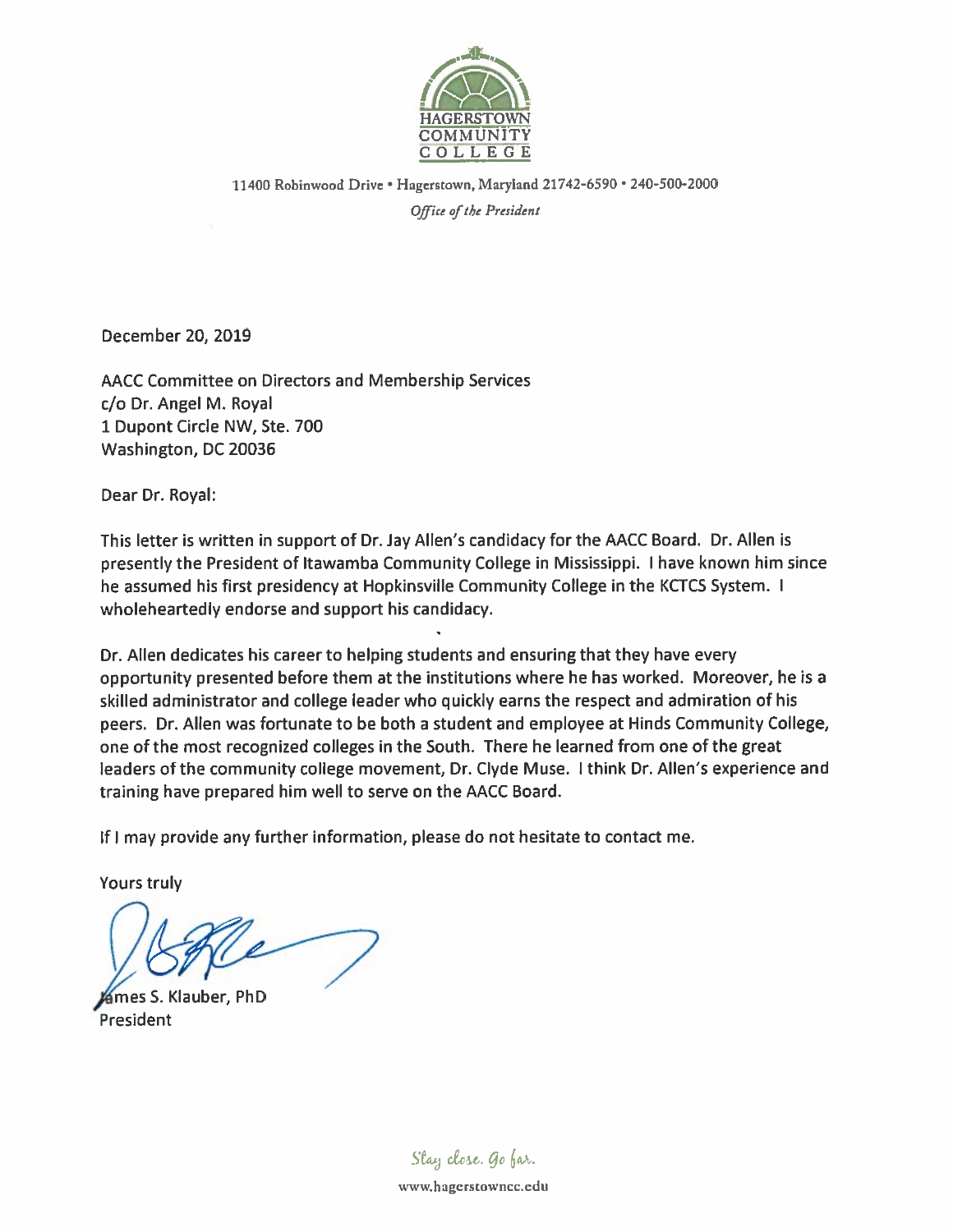

## Gerald F. Napoles, Ph.D. **President**

2700 W.W. Thorne Drive Houston, TX 77073-3499 281.618.5400

Lone Star College-**East Aldine Center** 2430 Aldine Mail Route Rd. Houston, TX 77039 346.378.7500

Lone Star College-**Health Professions Building** 17200 and 17202 Red Oak Houston, TX 77090 281.943.6900

CHI Lone Star College-North Harris School of Cosmetology 910 East Richey Rd. Houston, TX 77073 832.234.5600

Sunday, December 29, 2019

AACC Committee on Directors and Membership Services, c/o Dr. Angel M. Royal 1 Dupont Circle NW, Ste 700 Washington, DC 20036

Dear Dr. Royal;

I proudly submit this letter of support for Dr. Jay Allen. Throughout his career, Jay Allen has demonstrated servant leadership and commitment to lifelong learning with several decades spent in various, senior-level leadership roles in community colleges in Kentucky and Mississippi. He began his educational journey as a community college student and fully understands the experiences of today's learners.

Dr. Allen currently serves as the president of Itawamba Community College in Mississippi. He is committed to student access and success. His leadership and the strength of ICC have been recognized both by the Aspen Institute and Phi Theta Kappa. In 2019, the Aspen Institute named ICC as a Top 150 U.S. Community College. In that same year, Phi Theta Kappa honored Dr. Allen with the prestigious Paragon Award. This award recognizes community college presidents that provide strong support for their students.

Prior to his presidency at Itawamba Community College, Dr. Allen served as president/CEO of Hopkinsville Community College in Kentucky. He was also the vice president of the Perkinston Campus and George County Center of Mississippi Gulf Coast Community College. He held a variety of positions at his alma mater, Hinds Community College, including dean of enrollment services. Examples of community service include the following boards: Community Development Foundation; Mississippi Association of Community and Junior College Workforce Committee; Mississippi Education Achievement Council; and the Itawamba County Development Council.

Dr. Allen holds a Ph.D. in higher education administration from the University of Mississippi; M.A. in counselor education and student development from Mississippi State University; B.A. in horticulture from Mississippi State University; and a A.A. from Hinds Community College.

Thank you for your time and consideration. If given the opportunity to serve on the AACC Board of Directors, Jay will add value to the great organization. He will be an outstanding champion for the nation's community colleges and its students.

Sincerely,

Serald 7. napog

Gerald Fernandez Napoles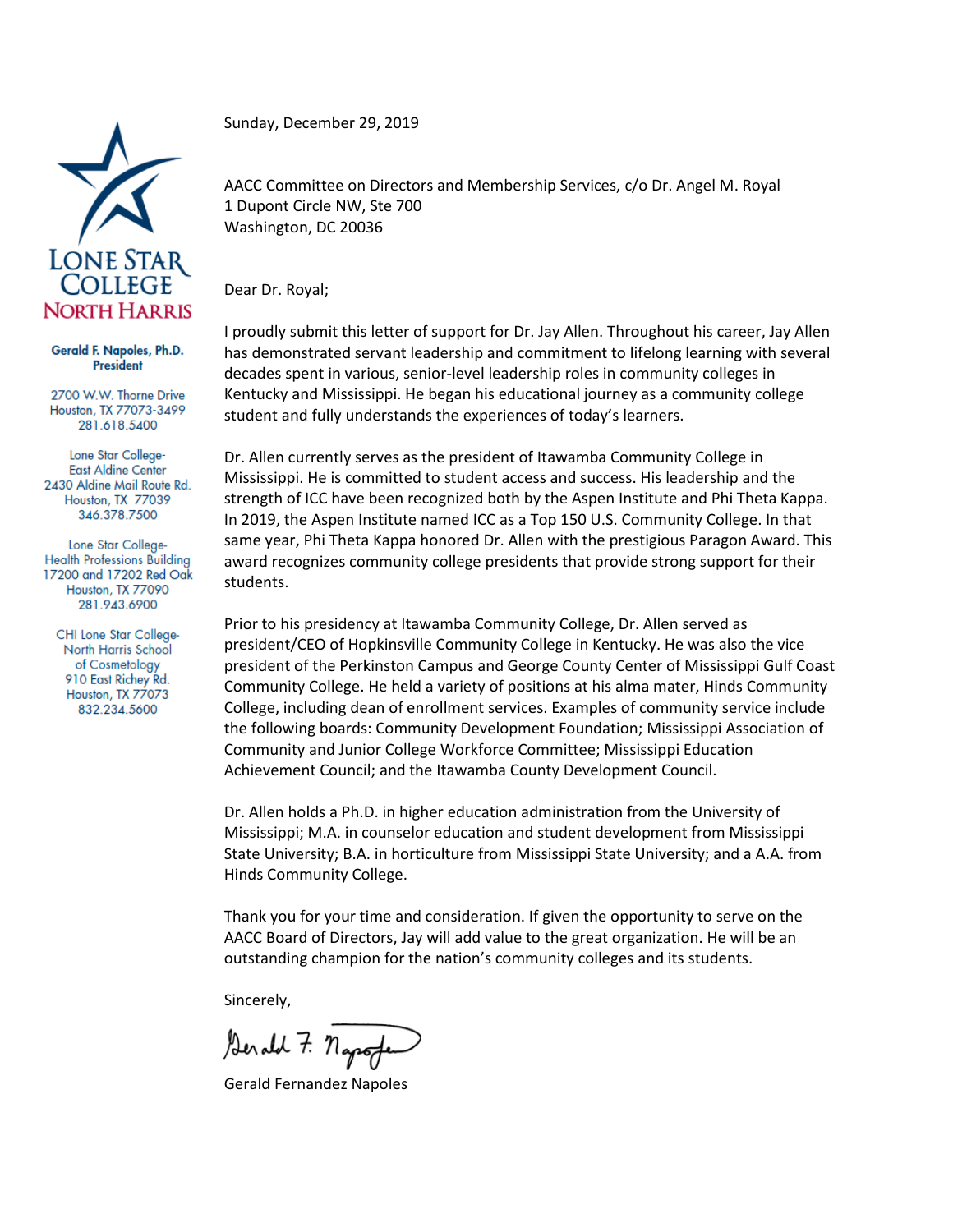

## NORTHWEST MISSISSIPPI COMMUNITY COLLEGE

**OFFICE OF THE PRESIDENT** 

December 20, 2019

**AACC Board Ballot** amroyal@aacc.nche.edu

Dear AACC Board Committee:

It is an honor and privilege to write a letter of support on behalf of my friend, and fellow MS Community College President, Dr. Jay Allen. Dr. Allen and I have worked together for many years, I know him well, and I know that he is a staunch advocate and respected higher education leader. A couple of important leadership roles he's involved in, among many, include chair of the Mississippi Education Achievement Council and chair of the Mississippi Community College Workforce Committee. In the EAC role, Dr. Allen serves as leader of this legislatively appointed committee whereby the council sets success and completion metrics for higher education institutions in the State. In his role as Workforce Committee Chair, Dr. Allen works closely with other college presidents, business and industry heads, and government leaders to make sure industry training needs are being met.

Having been a member of AACC for many years and having served as President in two states-Mississippi and Kentucky—Dr. Allen has served on various AACC committees and is well-versed on regional and national issues. I believe he would serve AACC well as a board member. He has served on many boards, councils, and committees, including, but not limited to, The Community Foundation; Community Colleges of Appalachia; Mississippi Association of Community and Junior College Presidents; Itawamba County Development Council; CREATE Foundation; Community Development Foundation Leadership Council, Higher Education Research and Development Institute-South Advisory Board, and former ACT State Representative for Mississippi.

Thank you for this opportunity. Please let me know if I may be of further assistance.

Sincenely

Michael Heindl, PhD, JD President Northwest Mississippi Community College 4975 Hwy 51 N. Senatobia, MS 38668